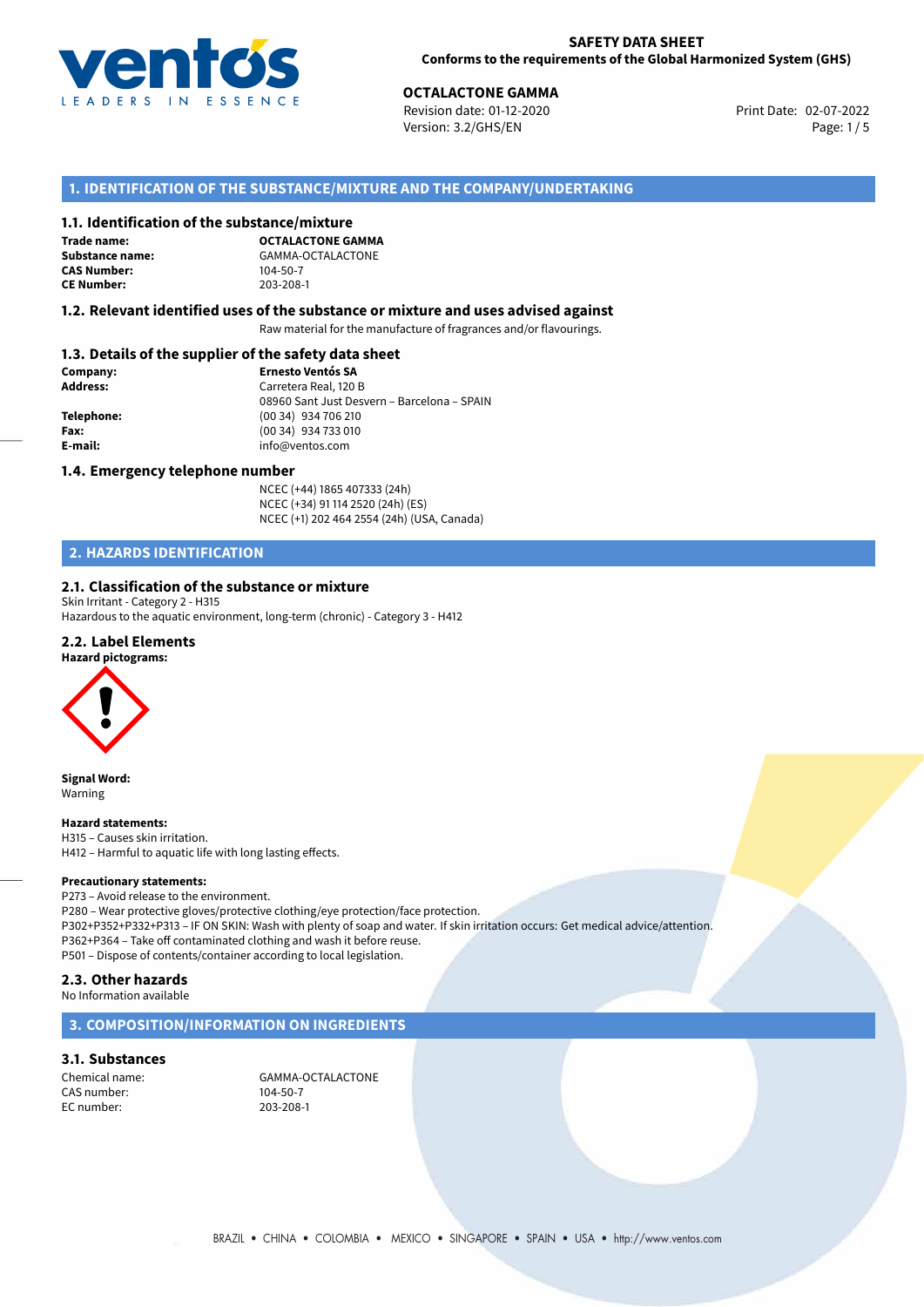

**OCTALACTONE GAMMA**<br>
Revision date: 01-12-2020 **Print Date: 02-07-2022** Version: 3.2/GHS/EN Page: 2 / 5

## **Hazardous constituents:**

| <b>Chemical Name</b>                                                            | % (w/w)   | <b>CAS No</b><br><b>EC No</b> | <b>Classification according to GHS</b>                                                                             |  |
|---------------------------------------------------------------------------------|-----------|-------------------------------|--------------------------------------------------------------------------------------------------------------------|--|
| l GAMMA-OCTALACTONE                                                             | $\geq$ 50 | 104-50-7<br>203-208-1         | Skin Irritant - Category 2 - H315<br>Hazardous to the aquatic environment, long-term (chronic) - Category 3 - H412 |  |
| $\sigma$ and the full term of the leadership terms are the contract of $\sigma$ |           |                               |                                                                                                                    |  |

[See the full text of the hazard statements in section 16.](#page-4-0)

# **3.2. Mixtures**

Not applicable.

# **4. FIRST-AID MEASURES**

## **4.1. Description of necessary first aid measures**

| Ingestion:    | Rinse mouth with water.<br>Obtain medical advice.<br>Keep at rest. Do not induce vomiting.                            |
|---------------|-----------------------------------------------------------------------------------------------------------------------|
|               |                                                                                                                       |
| Eye contact:  | In case of contact with eyes, rinse immediately with plenty of water for at least 15 minutes and seek medical advice. |
| Inhalation:   | Remove person to fresh air and keep at rest.                                                                          |
|               | Seek immediate medical advice.                                                                                        |
| Skin contact: | Take off immediately all contaminated clothing.                                                                       |
|               | Thoroughly wash affected skin with soap and water.                                                                    |
|               | Seek medical attention if symptoms persist.                                                                           |

# **4.2. Most important symptoms and effects, both acute and delayed**

No information available.

## **4.3. Indication of any immediate medical attention and special treatment needed** No information available.

# **5. FIRE-FIGHTING MEASURES**

# **5.1. Extinguishing Media**

Water spray, carbon dioxide, dry chemical powder or appropriate foam. For safety reasons do not use full water jet.

## **5.2. Special hazards arising from the substance or mixture**

Known or Anticipated Hazardous Products of Combustion: Emits toxic fumes under fire conditions.

# **5.3. Advice for firefighters**

High temperatures can lead to high pressures inside closed containers. Avoid inhalation of vapors that are created. Use appropriate respiratory protection. Do not allow spillage of fire to be poured into drains or watercourses. Wear self-contained breathing apparatus and protective clothing.

# **6. ACCIDENTAL RELEASE MEASURES**

## **6.1. Personal precautions, protective equipment and emergency procedures**

Evacuate surronding areas. Ensure adequate ventilation. Keep unnecessary and unprotected personnel from entering. Do not breathe vapor/spray. Avoid contact with skin and eyes. Information regarding personal protective measures: see section 8.

## **6.2. Environmental precautions**

To avoid possible contamination of the environment, do not discharge into any drains, surface waters or groundwaters.

## **6.3. Methods and materials for containment and cleaning up**

Cover with an inert, inorganic, non-combustible absorbent material (e.g. dry-lime, sand, soda ash). Place in covered containers using non-sparking tools and transport outdoors. Avoid open flames or sources of ignition (e.g. pilot lights on gas hot water heater). Ventilate area and wash spill site after material pickup is complete.

## **6.4. Reference to other sections**

Information regarding exposure controls, personal protection and disposal considerations can be found in sections 8 and 13.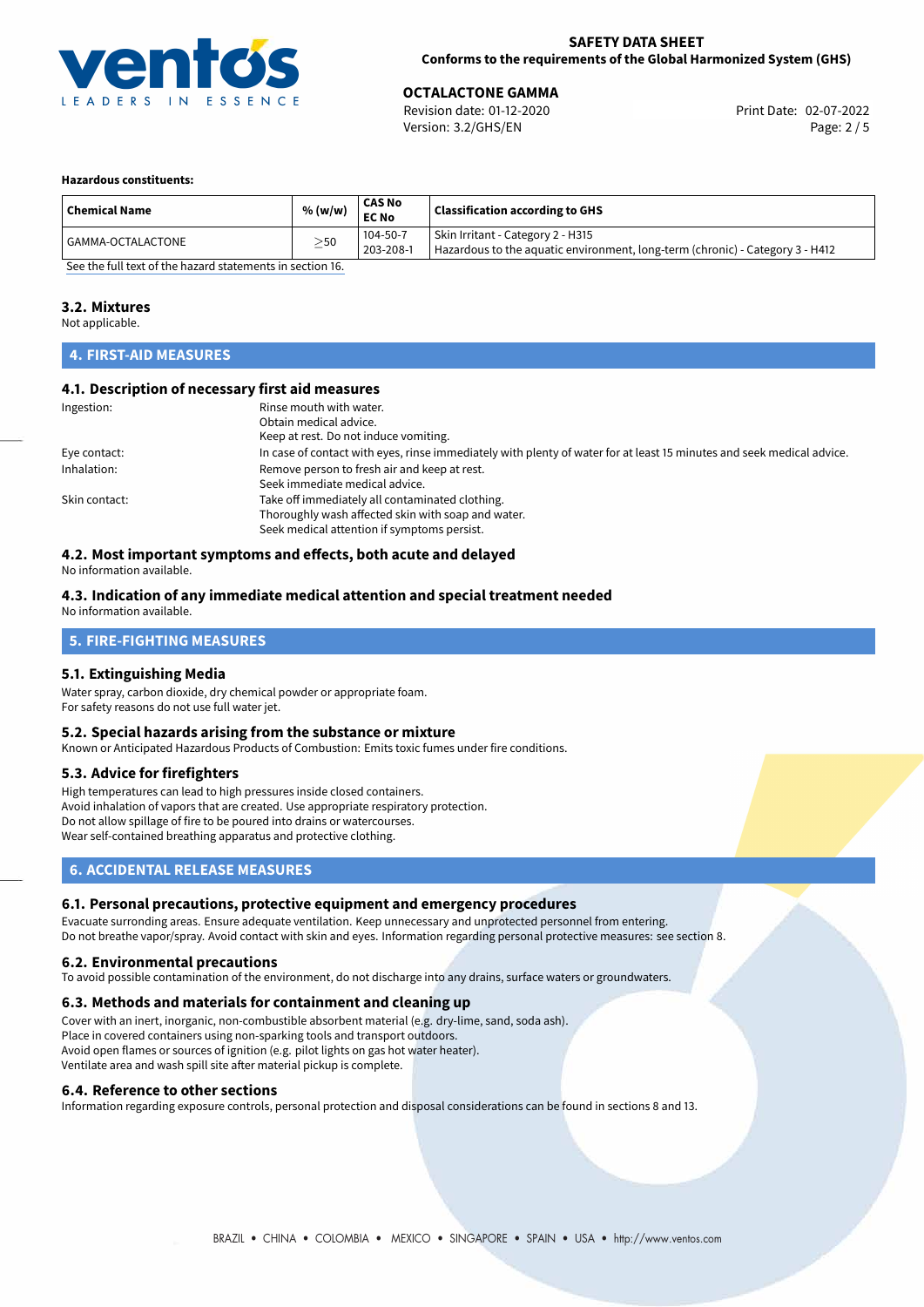

**OCTALACTONE GAMMA**<br>
Revision date: 01-12-2020 **Print Date: 02-07-2022** Version: 3.2/GHS/EN Page: 3 / 5

# **7. HANDLING AND STORAGE**

# **7.1. Precautions for safe handling**

Do not store or handle this material near food or drinking water. Do not smoke. Avoid contact with the eyes, skin and clothing. Wear protective clothing and use glasses. Observe the rules of safety and hygiene at work. Keep in the original container or an alternative made from a compatible material.

# **7.2. Conditions for safe storage, including any incompatibilities**

Store in tightly closed and preferably full containers in a cool, dry and ventilated area, protected from light. Keep away from sources of ignition (e.g. hot surfaces, sparks, flame and static discharges). Keep away from incompatible materials (see section 10).

# **7.3. Specific end use(s)**

No information available.

# **8. EXPOSURE CONTROLS AND PERSONAL PROTECTION**

# **8.1. Control parameters**

Components with occupational exposure limits: None known.

## **8.2. Exposure controls**

Measures should be taken to prevent materials from being splashed into the body. Provide adequate ventilation, according to the conditions of use. Use a mechanical exhaust if required.

## **8.3. Individual protection measures, such as personal protective equipment**

| Eye/Face protection:             | Chemical safety goggles are recommended. Wash contaminated goggles before reuse.                                                            |
|----------------------------------|---------------------------------------------------------------------------------------------------------------------------------------------|
| Hand Protection:                 | Chemical-resistant gloves are recommended. Wash contaminated gloves before reuse.                                                           |
| Body protection:                 | Personal protective equipment for the body should be selected based on the task being performed and the risks<br>involved.                  |
| Respiratory Protection:          | In case of insufficient ventilation, use suitable respiratory equipment.                                                                    |
| Environmental exposure controls: | Emissions from ventilation or process equipment should be checked to ensure they comply with environmental<br>protection legislation.       |
|                                  | In some cases, filters or engineering modifications to the process equipment will be necessary to reduce emissions to<br>acceptable levels. |
|                                  |                                                                                                                                             |

# **9. PHYSICAL AND CHEMICAL PROPERTIES**

# **9.1. Information on basic physical and chemical properties**

| Appearance:                            | Liquid                                 |
|----------------------------------------|----------------------------------------|
| Colour:                                | Conforms to standard                   |
| Odour:                                 | Conforms to standard                   |
| Odour theshold:                        | Not determined                         |
| pH:                                    | Not determined                         |
| Melting point/freezing point:          | Not determined                         |
| Boling point/boiling range (°C):       | 98°C (4 mm Hg)                         |
| Flash point:                           | $111^{\circ}$ C                        |
| Evaporation rate:                      | Not determined                         |
| Flammability:                          | Not determined                         |
| Lower flammability/Explosive limit:    | Not determined                         |
| Upper flammability/Explosive limit:    | Not determined                         |
| Vapour pressure:                       | $0,07$ mm Hg (20 $^{\circ}$ C)         |
| Vapour Density:                        | Not determined                         |
| Density:                               | 0,973 $-0$ ,983 g/mL (20°C)            |
| Relative density:                      | $0,973 - 0,983(20^{\circ}C)$           |
| Water solubility:                      | SOLUBILITY IN WATER: 3,6 g/L (25°C)    |
| Solubility in other solvents:          | SOLUBLE IN ETHANOL. 1:1 IN ETHANOL 70° |
| Partition coefficient n-octanol/water: | Not determined                         |
| Auto-ignition temperature:             | Not determined                         |
| Decomposition temperature:             | Not determined                         |
| Viscosity, dynamic:                    | Not determined                         |
| Viscosity, kinematic:                  | Not determined                         |
| Explosive properties:                  | Not determined                         |
| Oxidising properties:                  | Not determined                         |
|                                        |                                        |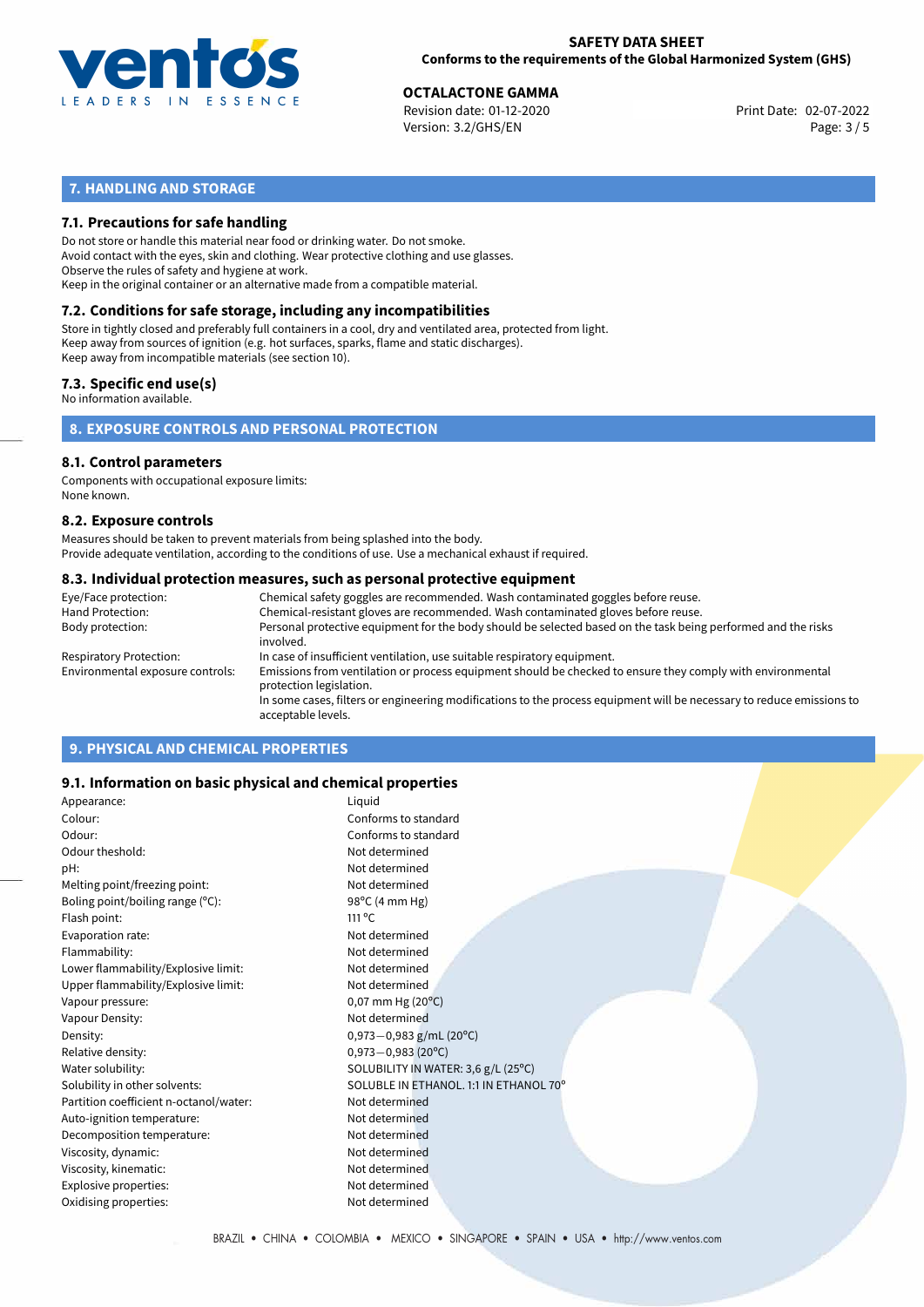

**OCTALACTONE GAMMA**<br>
Revision date: 01-12-2020 **Print Date: 02-07-2022** Version: 3.2/GHS/EN Page: 4 / 5

# **10. STABILITY AND REACTIVITY**

## **10.1. Reactivity**

No hazardous reactions if stored and handled as prescribed/indicated.

# **10.2. Chemical stability**

The product is stable if stored and handled as prescribed/indicated.

## **10.3. Possibility of hazardous reactions**

No hazardous reactions if stored and handled as prescribed/indicated.

## **10.4. Conditions to Avoid**

Conditions to Avoid: Excessive heat, flame or other ignition sources.

## **10.5. Incompatible materials**

Avoid contact with strong acids and bases and oxidizing agents.

## **10.6. Hazardous decomposition products**

During combustion may form carbon monoxide and unidentified organic compounds.

# **11. TOXICOLOGICAL INFORMATION**

| Acute toxicity                    | Based on the data available, the criteria for classification are not met. |  |
|-----------------------------------|---------------------------------------------------------------------------|--|
| Skin corrosion/irritation         | Causes skin irritation.<br>Experimental/calculated data:                  |  |
|                                   | Skin irritation: Irritant. (OECD 439).                                    |  |
| Serious eye damage/irritation     | Based on the data available, the criteria for classification are not met. |  |
| Respiratory or skin sensitisation | Based on the data available, the criteria for classification are not met. |  |
| Germ cell mutagenicity            | Based on the data available, the criteria for classification are not met. |  |
| Carcinogenicity                   | Based on the data available, the criteria for classification are not met. |  |
| Reproductive toxicity             | Based on the data available, the criteria for classification are not met. |  |
| STOT-single exposure              | Based on the data available, the criteria for classification are not met. |  |
| <b>STOT-repeated exposure</b>     | Based on the data available, the criteria for classification are not met. |  |
| <b>Aspiration hazard</b>          | Based on the data available, the criteria for classification are not met. |  |

# **12. ECOLOGICAL INFORMATION**

# **12.1. Toxicity**

## **Assessment:**

Harmful to aquatic life with long lasting effects. **Experimental/calculated data:**

## $\cdot$  Toxicity for fish: LC50 (48h) : 215 mg/L.

- · Toxicity for aquatic invertebrates: LC50 (48h) : 70,79 mg/L. (Daphnia magna).
- · Toxicity for algae: ErC50 (48h) : 77,816 mg/L.

## **12.2. Degradability**

Biodegradation : Not readily biodegradable.

# **12.3. Bioaccumulative potential**

No information available.

# **12.4. Soil mobility**

No information available.

# **12.5. Other adverse effects**

See also sections 6, 7, 13 and 15 Do not allow to get into waste water or waterways.

# **13. DISPOSAL CONSIDERATIONS**

## **13.1. Waste treatment methods**

Dispose of in accordance with national and local environmental regulations.